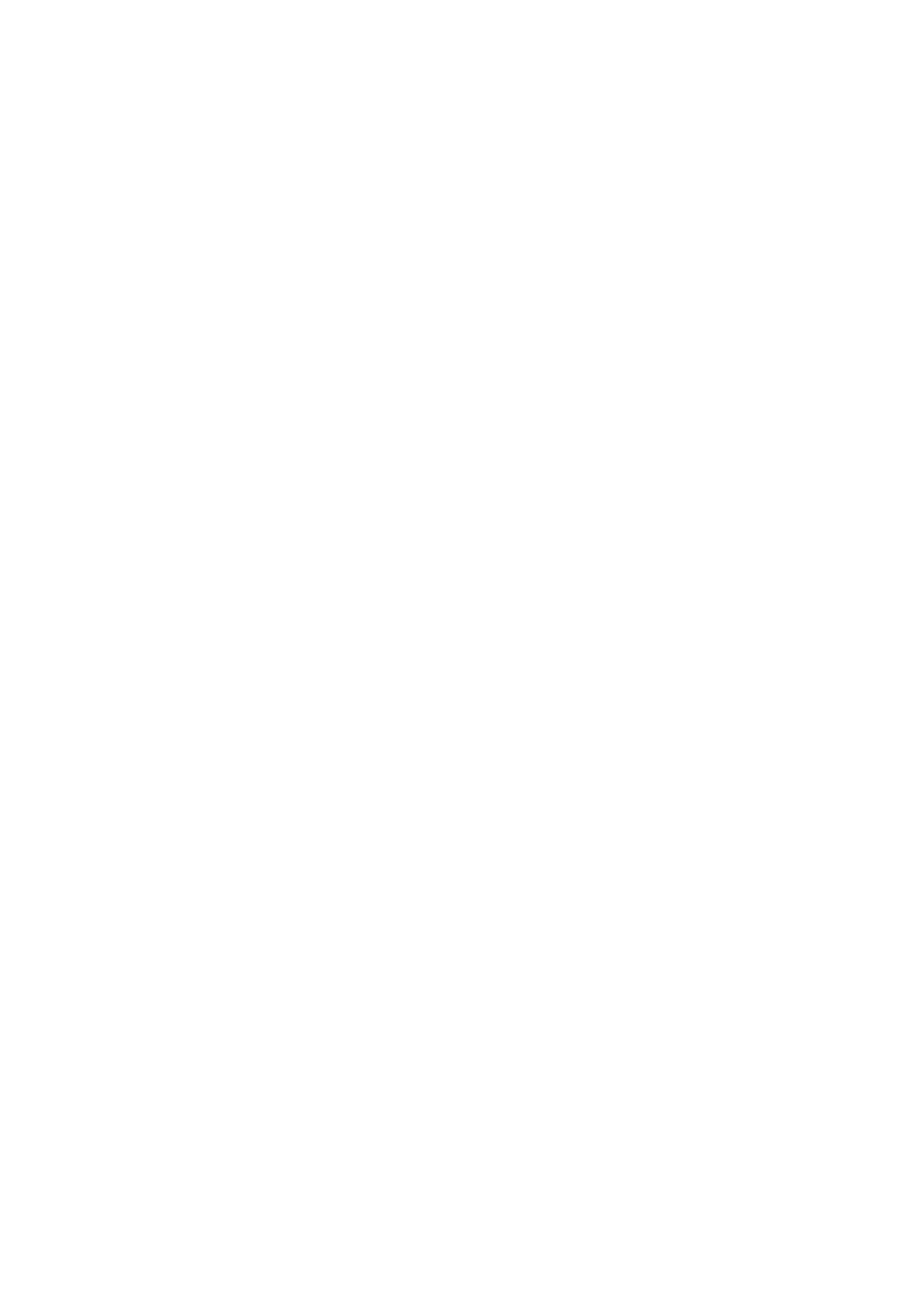## **OTOROHANGA DISTRICT COUNCIL**

#### **19 MARCH 2019**

Minutes of an ordinary Meeting of the Otorohanga District Council held in the Council Chambers, 17 Maniapoto Street, Otorohanga on Tuesday 19 March 2019 commencing at 10.00am.

## **MINUTES**

### **ORDER OF BUSINESS:**

| <b>ITEM</b>            | <b>PRECIS</b>                                     |                                                                              | <b>PAGE</b>    |
|------------------------|---------------------------------------------------|------------------------------------------------------------------------------|----------------|
| <b>PRESENT</b>         |                                                   |                                                                              |                |
| IN ATTENDANCE          |                                                   |                                                                              |                |
| <b>APOLOGY</b>         |                                                   |                                                                              |                |
| <b>OPENING PRAYER</b>  |                                                   |                                                                              |                |
|                        | PUBLIC FORUM (UP TO 30 MINUTES)                   |                                                                              | 1              |
|                        | <b>ITEMS TO BE CONSIDERED IN GENERAL BUSINESS</b> |                                                                              | 1              |
|                        |                                                   | CONFIRMATION OF MINUTES – OTOROHANGA DISTRICT COUNCIL – 19 FEBRUARY 2019     |                |
|                        |                                                   | RECEIPT & CONFIRMATION OF MINUTES - OTOROHANGA COMMUNITY BOARD - 13 FEBRUARY | $\mathfrak{p}$ |
| 2019                   |                                                   |                                                                              | 2              |
| <b>MATTERS ARISING</b> |                                                   |                                                                              |                |
|                        | DECLARATION OF CONFLICTS OF INTEREST              |                                                                              | 2              |

#### REPORTS

| <b>ITEM 342</b> | CHIEF EXECUTIVE REPORT - 18 FEBRUARY 2019 - 18 MARCH 2019                                            | $\mathcal{P}$ |
|-----------------|------------------------------------------------------------------------------------------------------|---------------|
| <b>ITEM 343</b> | APPLICATION FOR TEMPORARY ROAD CLOSURE - CLUB TARGA INC -<br>TARGA NEW ZEALAND EVENT 2019            | $\mathcal{P}$ |
| <b>ITEM 344</b> | ENVIRONMENTAL HEALTH OFFICER AND LIQOUR LICENSING INSPECTOR'S<br>REPORT FOR OCTOBER TO DECEMBER 2018 | 4             |
| <b>ITEM 345</b> | CIVIL DEFENCE AND EMERGENCY MANAGEMENT REPORT FOR OCTOBER - 5<br>DECEMBER 2018                       |               |
| <b>ITEM 346</b> | DRAFT MANAGEMENT ACCOUNTS FOR THE PERIOD ENDING 31 DECEMBER<br>2018                                  | .5            |
| ITEM 347        | HEALTH & SAFETY REPORT – SEPTEMBER 2018 TO FEBRUARY 2019                                             | 5             |
| <b>ITEM 348</b> | HAMILTON & WAIKATO TOURISM SIX MONTHLY REPORT 1 JULY – 31<br>DECEMBER 2018                           | 4             |
| <b>ITEM 349</b> | MATTERS REFERRED FROM 19 FEBRUARY 2019                                                               | 6             |
| <b>GENERAL</b>  |                                                                                                      | 6             |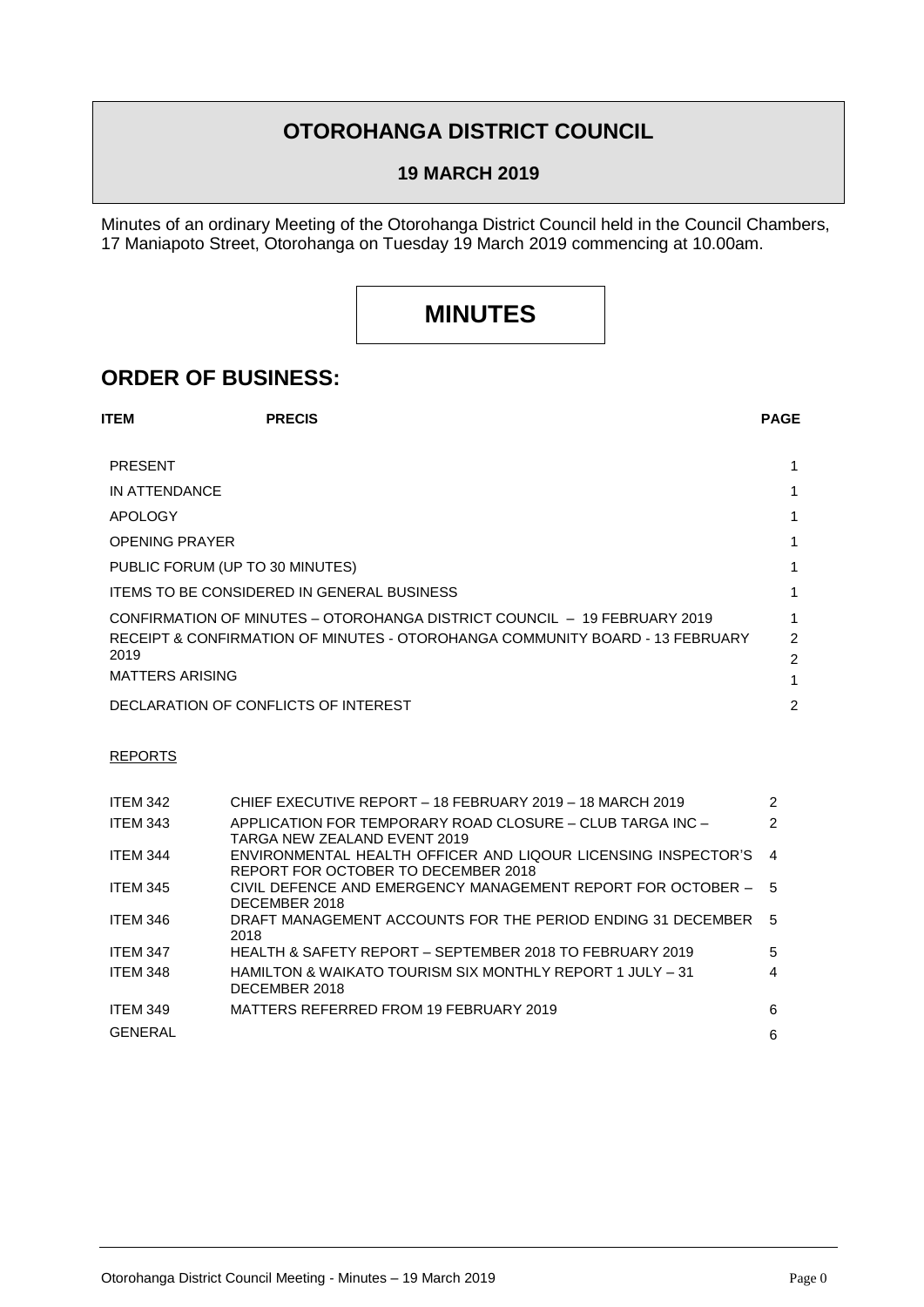#### **PRESENT**

Mr. MM Baxter (Mayor), Councillors RA Klos, K Christison, AJ Williams, R Johnson, K Phillips, D Pilkington and P McConnell.

#### **IN ATTENDANCE**

Ms. T Winter (Chief Executive) Messrs, G Bunn (Corporate Services Manager), A Loe (Environmental Services Manager), CA Tutty (Governance Supervisor) and Ms T Ambury (Organisational & Community Development Manager)

#### **APOLOGIES**

No apologies were received.

#### **OPENING PRAYER**

His Worship read the Opening Prayer.

Council stood for a minutes silence as a mark of respect for those people killed in Friday's Christchurch Terrorist attack.

#### **PUBLIC FORUM**

No members of the public were present at today's meeting.

#### **ITEMS TO BE CONSIDERED IN GENERAL BUSINESS**

No items were highlighted for consideration in general business which may require a resolution**.**

#### **CONFIRMATION OF MINUTES – OTOROHANGA DISTRICT COUNCIL – 19 FEBRUARY 2019**

**Resolved** that the Minutes of the meeting of the Otorohanga District Council held on 19 February 2019, as circulated, be approved as a true and correct record of that meeting and the resolutions contained therein be adopted.

#### **Councillor Phillips / Councillor Johnson**

#### **MATTERS ARISING**

#### **New Zealand Motor Caravan Association**

Councillor Klos said that she had approached a representative of the New Zealand Caravan Association regarding the installation of a dump station at the Waipapa toilet facility. Councillor Klos reported that the proposal would require a septic tank to be installed. She said an additional cost would be incurred with installing and maintaining such a facility.

#### **Hamilton Car Club / Hill Climb**

Councillor Christison referred to the record in the minutes that the Chair of the Hamilton Car Club Mr. Chris Ramsay was in attendance at this meeting. She suggested that it be noted Mr Ramsay was prepared to go along with the comments made by the residents rather than dispute them.

His Worship reported that some members on Pekanui Road were upset that they had not been included in the submission to Council however, they are happy with the decision Council made. He said that other issues will need to be discussed amongst the residents of the road themselves.

Councillor McConnell said that although he was not present at the previous meeting he is not happy with the decision which Council made.

Councillor Klos reported that the President of the Hamilton Car Club did not wish to get into an argument with those present at the meeting.

She felt that more time is required to enable Council / staff to further investigate these issues.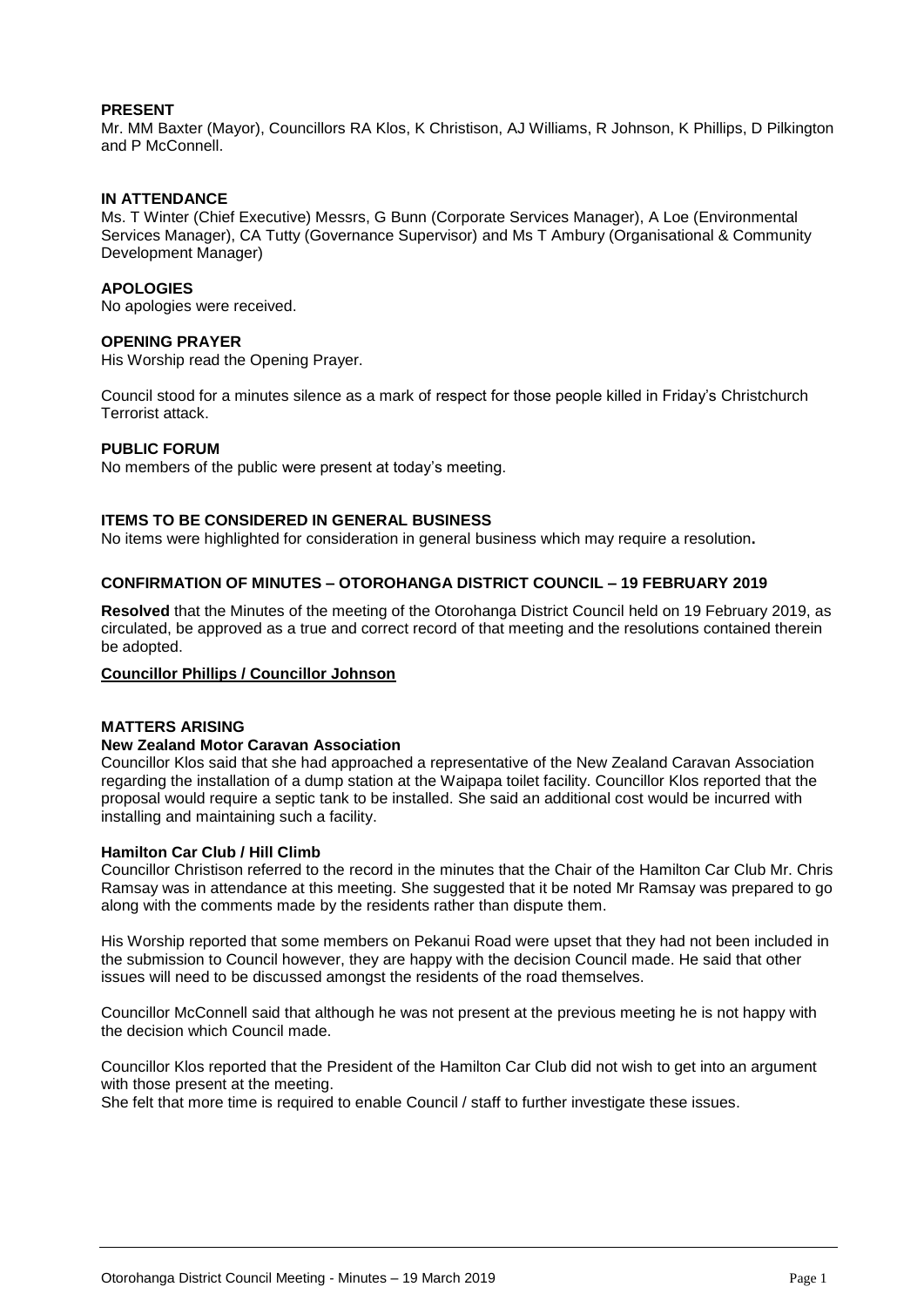#### **District Flooding**

Councillor Klos asked 'what percentage of the Otorohanga District is classified as being a flood plain.' She was advised that there are maps and information available on this matter. Discussion was then held on the maps available and of those which are to be prepared in the future.

#### **Rural Intersection Lighting**

Councillor Klos requested that the matter of rural intersection lighting be kept on Council's radar for consideration.

#### **CONFIRMATION OF MINUTES – OTOROHANGA COMMUNITY BOARD – 13 FEBRUARY 2019**

**Resolved** that the Otorohanga District Council receive and confirm the Minutes of the meeting of the Otorohanga Community Board held on 13 February 2019 and accordingly adopt the resolutions contained therein.

#### **Councillor McConnell / Councillor Christison**

Councillor Pilkington referred to the item titled 'Project Kiwiana Committee" and queried what the other options entail.

Councillor Pilkington was advised that consideration would be given to installing a shade cover, or a cycle track in amongst the trees at the Jim Barker memorial playground.

#### **DECLARATION OF CONFLICTS OF INTEREST**

No declaration of conflicts of interest were expressed by members.

#### **ITEM 342 – CHIEF EXECUTIVE REPORT – 18 FEBRUARY 2019 – 18 MARCH 2019**

The Chief Executive referred members to her report the purpose of which is to inform Council of the key focus areas for her in the last month. The Chief Executive asked members to take her report as read however, she is happy to receive feedback on the format and content of the report.

**Resolved** that the Chief Executive's report dated 19 March 2019 be received.

#### **Councillor Williams / Councillor Klos**.

Councillor Phillips expressed the opinion that this was an excellent report and good for members to receive.

#### **ITEM 343 APPLICATION FOR TEMPORARY ROAD CLOSURE – CLUB TARGA INC – TARGA NEW ZEALAND EVENT 2019**

The Chief Executive summarised the Senior Engineering Assistants report on an application received from Club Targa Inc, for various road closures within the Otorohanga District, to enable the Club Targa Inc to hold the Targa New Zealand Event 2019.

Council Klos reported that the proposed event has been well promoted in the local school newsletters.

Councillor Pilkington referred to previous Targa Rallies held out west and reported that these were all carried out without any issues.

Councillor Pilkington requested clarification of the signage proposed and advised that often the signs are too small and unable to be read. She stressed for staff to ensure that the appropriate signage is adequate.

**Resolved** that the Targa New Zealand Event 2019, be approved as follows:

| <b>Purpose:</b> | Targa New Zealand Event 2019 |
|-----------------|------------------------------|
|-----------------|------------------------------|

**Dates:** Friday 17 May 2019

**Time of Closure:** 1200 hrs to 1700 hrs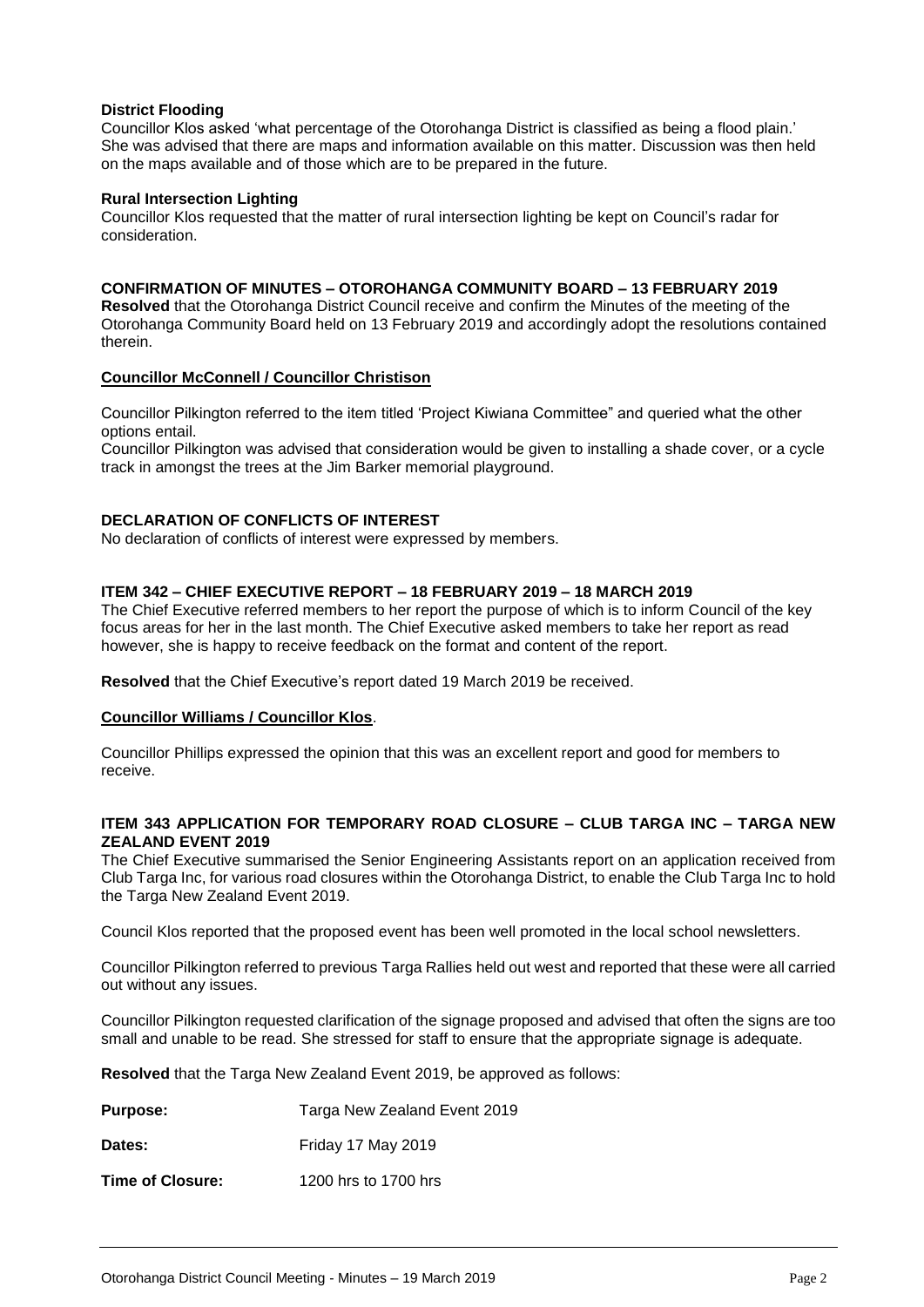#### Roads affected

- Mangare Road 200 metres from its intersection with Rotongata Road
- Part of Landing Road
- Pukewhau Road at its intersection with Waipapa Road and Aotearoa Road
- Kahorekau Road, 200 metres from its intersection with Waipapa Road
- Aotearoa Road 170 metres from its intersection with Waipapa Road at house no. 168.

Note: To assist with the stage security, the closure is also to include 50 metres of *EACH* adjoining road, from where it intersects within this road closure.

#### **With the following conditions imposed:**

- 1. Emergency Services have complete rite of passage at all times.
- 2. Club Targa Inc, is to pay an application fee of \$400.00 towards the administration of the road closure to Otorohanga District Council.
- 3. Club Targa Inc, is to pay for all advertising costs to the appropriate newspapers. Public notice advertisements are to be published in the Waitomo News.
- 4. Club Targa Inc, is responsible for obtaining public liability insurance (and paying the cost thereof) to a minimum value of \$4,000,000. This is required to indemnify Council against any damage to the property or persons as a result of rally activities during the road closure period.
- 5. Club Targa Inc, is to comply with the objection provisions contained in the Transport (Vehicular Traffic Road Closure) Regulations 1965.
- 6. Club Targa Inc, is to liaise, and provide evidence of liaison with all operators and businesses that may be affected by the road closures.
- 7. Club Targa Inc, is to consult with all residents of all properties on the roads intending to be closed and also the residents on roads connecting with roads intending to be closed, including any, no exit roads. Two mail drops to residents are to be carried out. All initial mail drops to residents are to be approves by Council staff before distribution commences. The subsequent mail drop is to be completed no later than ten full days before the proposed closures.
- 8. Club Targa Inc, is solely responsible for signposting and policing of the roads to be closed, to ensure that only vehicles connected with the event have access to the road closure areas. This includes arranging the delivery, erection and staffing of all road closure barriers and the removal thereof after closures. All gates and entranceways are to be taped and to ensure its removal thereafter.
- 9. Signs advising of the road closures are to be erected, at the start and end of the closed portions of the roads and on each intersecting road two weeks prior to the road closure. All signs are to be removed immediately after the closure. A Hamilton Car Club representative is to meet with Council Engineering staff regarding the required signs format, size, location and quantity of signs for approval before they are manufactured and erected.

#### **Councillor McConnell / Councillor Klos**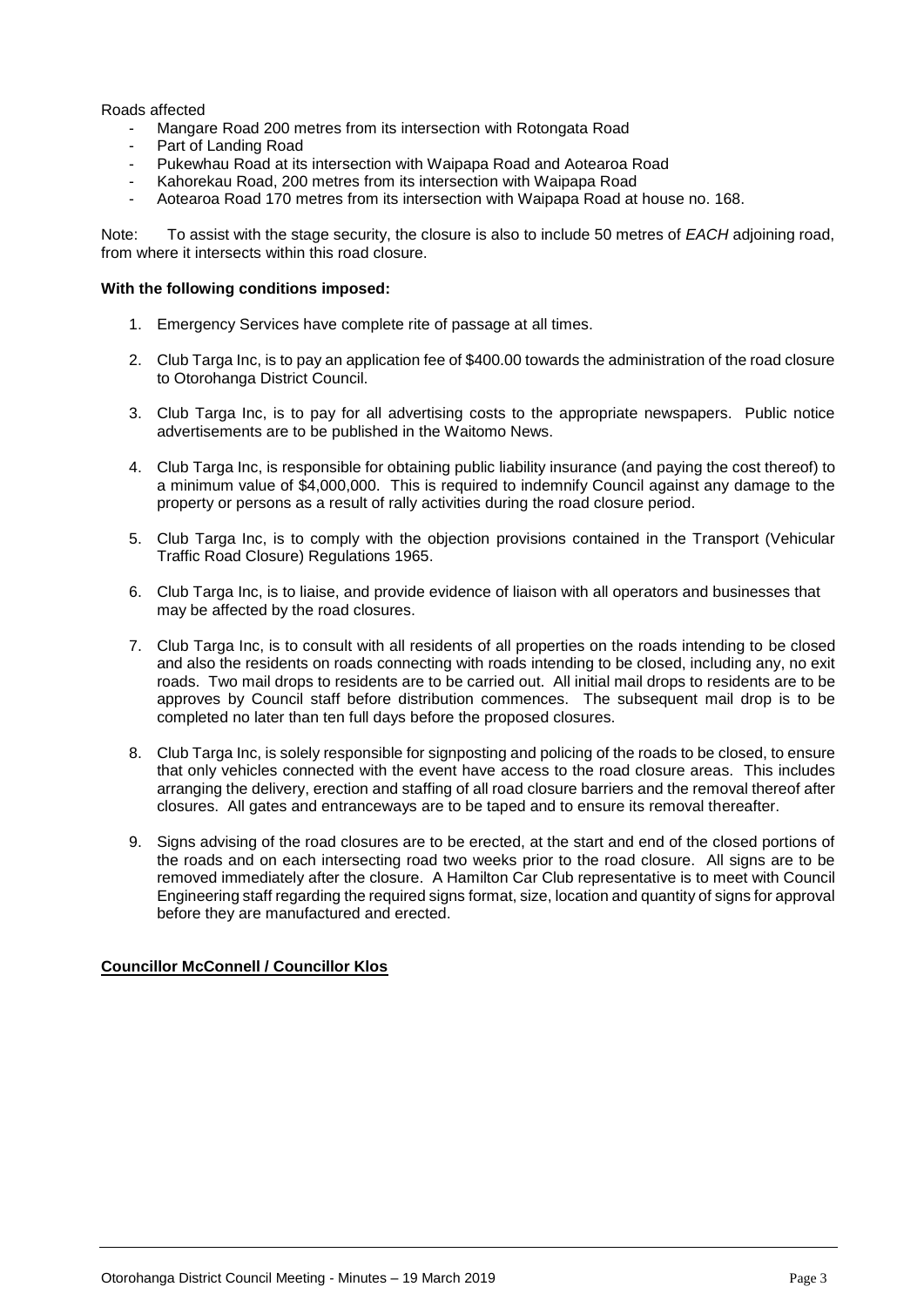#### **ITEM 344 ENVIRONMENTAL HEALTH OFFICER AND LIQUOR LICENSING INSPECTOR'S REPORT FOR OCTOBER TO DECEMBER 2018**

The Environmental Services Manager referred members to the Environmental Health Officers / Licensing Inspectors report for the period October 2018 – December 2018.

Councillor Johnson referred to Page 9 and advised that the Otorohanga District Licensing Committee meetings with reporting agencies and support staff will be held bi-annually not annually as detailed in the report.

Councillor Pilkington raised the question of the timeframe available should an application be declined and the need for a Hearing to be held.

The Environmental Services Manager replied that the timeframe is short and dependant on the availability of Committee members to meet. He said an additional member has been appointed last year to assist in this matter. The Environmental Services Manager said the sooner an application is lodged, this increases the timeframe available for a decision to be made.

**Resolved** that the Environmental Health Officer and Licensing Inspector's Report for the period October – December 2018 be received.

#### **Councillor Pilkington / Councillor Johnson**

**ITEM 348 HAMILTON & WAIKATO TOURISM SIX MONTHLY REPORT 1JULY – 31 DECEMBER 2018** The Chief Executive of Hamilton and Waikato Tourism Mr. Jason Dawson attended the meeting and made a presentation to Council.

Mr Dawson informed members that Hamilton and Waikato Tourism is the regions regional tourism organisation whose role is to generate competitive economic benefit through visitor sector strategies focused on increasing the visitors length of stay and spend. He said HWT is funded through a public / private partnership with the regions seven local authorities and the tourism industry. Mr Dawson reported that recent data released by the Ministry for Business Innovation and Employment show the regions visitor expenditure has climbed to \$1.560 billion for the 12 months ended December 2018. This is a 5% increase on the previous year. Mr. Dawson said Hamilton and Waikato are the fifth largest region by expenditure behind Auckland, Christchurch, Queenstown and Wellington.

Mr Dawson informed members that as from 1 July 2019 the trading name of the organisation will be "Destination Waikato".

The following issues were highlighted by members

- HWT Marketing strategy to get people to stop in Otorohanga.
- Woking dairy farms opportunity for visitors.
- Self Drive Vs Coach Tours.
- Confidence in the accuracy of the data received.
- Not to over expose / chase the Chinese market.

His worship extended Councils thanks to Mr Dawson for his presentation.

**Resolved** that the report and presentation made to Council by Hamilton and Waikato Tourism Chief Executive Mr Jason Dawson be received.

#### **Councillor Pilkington / Councillor Phillips**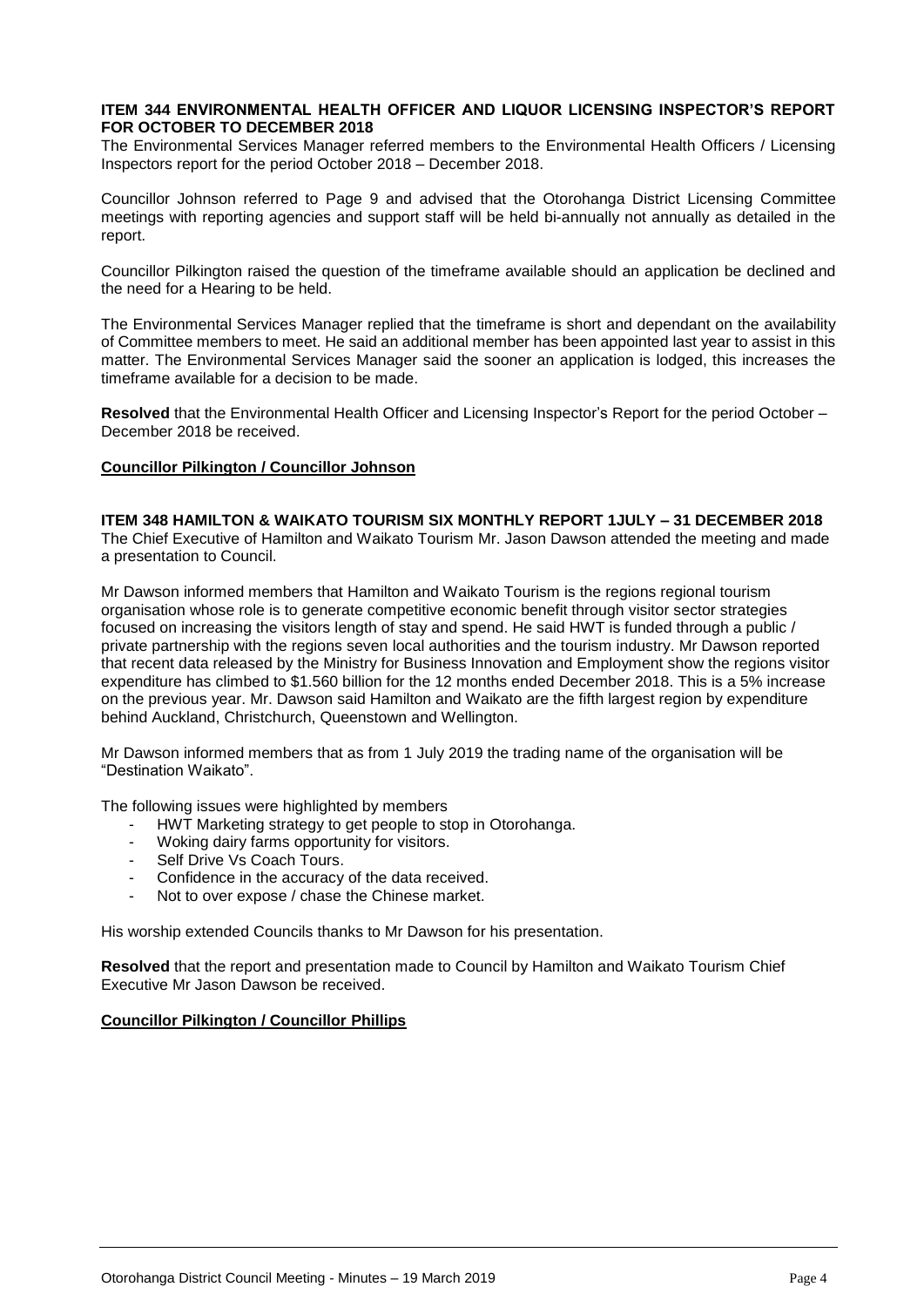#### **ITEM 345 CIVIL DEFENCE AND EMERGENCY MANAGEMENT REPORT FOR OCTOBER – DECEMBER 2018**

The Environmental Services Manager summarised the Local Civil Defence Controller and Emergency Management Operations Manager's report. He said the purpose of the report is to provide members with a quarterly update on Civil Defence Emergency Management activity for the period 1 October 2018 to 31 December 2018. This includes emergency management activities under the shared service arrangement between Waipa, Otorohanga and Waitomo District Councils and activities of the Waikato Civil Defence Emergency Management Group including the Joint Committee.

The following points from the report were raised -

- a) Deficiencies have been identified with the radio communication network should the cellular network fail, specifically the radios which are extremely old and have been superseded with newer technology.
- b) Community response plans for Kawhia, Aotea and Mokau which were commenced in the last quarter have now been completed.
- c) The Environmental Services Manager referred to the definition of "Community" and reported this is based on risk, size, and population. He said possible future extensions could include Waitomo Caves and Pirongia.

In reply to Councillor Klos the Environmental Services Manager advised that services to provide assistance to isolated rural areas will still be available.

**Resolved** that the information contained in the report of Andrew Loe, Local Civil Defence Controller and David Simes, Emergency Management Operations Manager be received.

#### **His Worship / Councillor Christison**

#### **ITEM 346 DRAFT MANAGEMENT ACCOUNTS FOR THE PERIOD ENDING 31 DECEMBER 2018**

The Finance Manager attended the meeting and took members through the draft management accounts for period ending 31 December 2018. He confirmed that Councils overall debt as at today, stands at just under \$3.5million.

His Worship informed members that water is going to get very expensive and that the relevant communities will need to pay for this. There was discussion about how Council could communicate this effectively with the community.

The Chief Executive informed members that consideration will also need to be given to whom will manage the supply of water in the future, will this be best carried out by Local, Regional or National Authorities.

Councillor Pilkington referred to the Sport Waikato activity in the District and queried whether Council is receiving value for money from this organisation. The Chief Executive advised that she was meeting with Sport Waikato about this later in the week.

**Resolved** that the draft management accounts for the period ended 31 December 2018 be received.

#### **Councillor Johnson / Councillor Pilkington**

#### **ITEM 347 HEALTH AND SAFETY REPORT – SEPTEMBER 2018 TO FEBRUARY 2019**

Councils Health and Safety Advisor Robyn Kehoe attended the meeting and referred members to her report informing them of the processes, status and recent actions in relation to issues of health and safety.

The Chief Executive expressed the opinion that it is great to see a report on health and safety issues coming to Council. She said this is an area she intends to focus on.

**Resolved** that Health and Safety report be received.

#### **Councillor McConnell / Councillor Christison**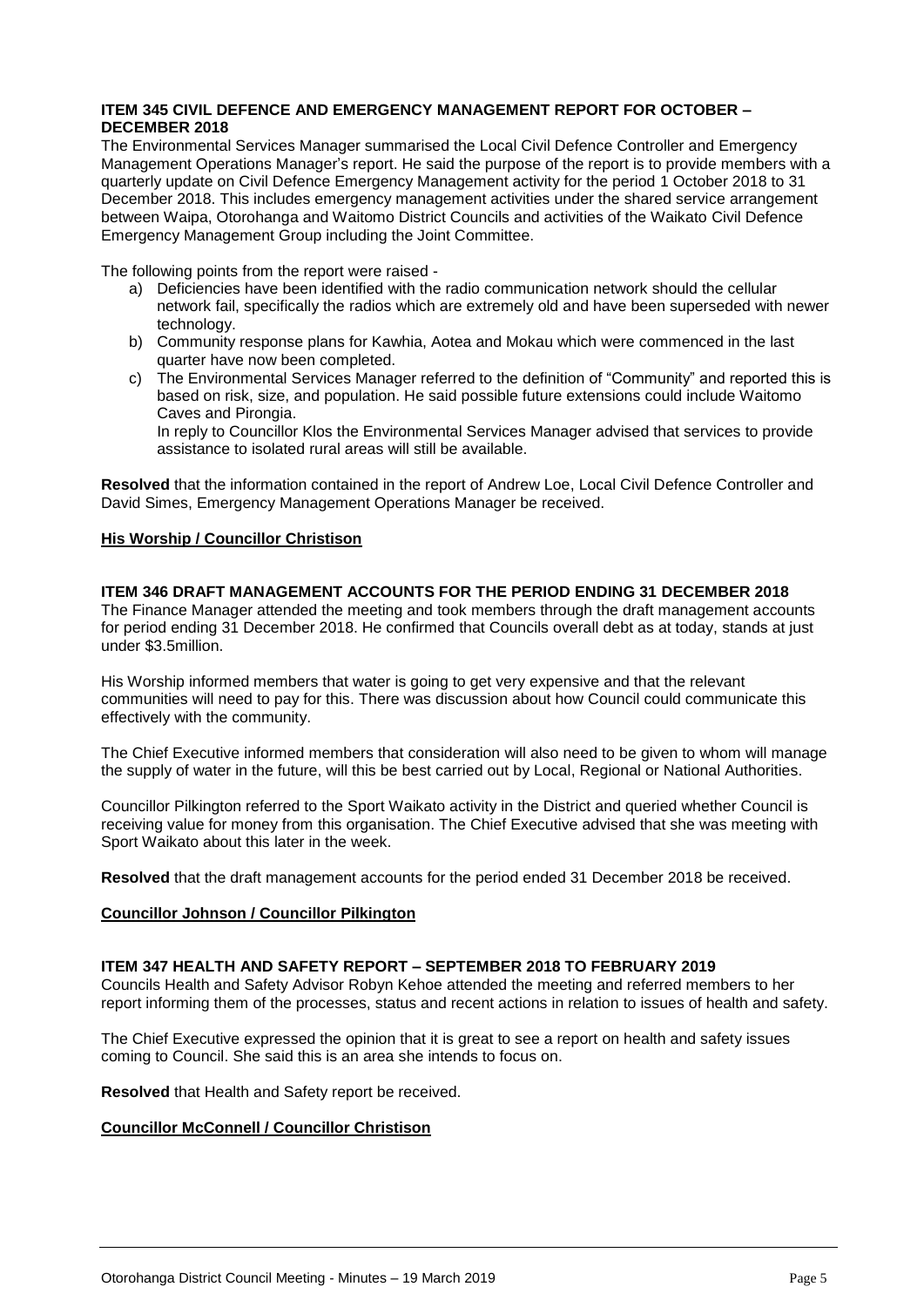#### **ITEM 349 MATTERS REFFERED FROM 19 FEBRUARY 2019**

The Governance Supervisor took members through matters referred however, it was agreed that the items on matters referred need to be directed to the various Council managers to be progressed. The Chief Executive would ensure this happened.

The Environmental Services Manager advised that a name has been proposed for the road off Main North Road within the Prescott subdivision. He said due to the number of residents living on the road a consultation process will need to be undertaken.

#### **GENERAL**

His Worship outlined his Mayoral activities for the period of February to March 2019 being -

- 1. Two Rangitahi for the 2019 TUIA programme have been selected these being Meriana Kana (Kawhia) and Tai Jones.
- 2. The first Wananga was held at Te Kuiti Marae on the weekend of 8 March which was attended by 57 Rangitahi from across New Zealand.
- 3. On 27<sup>th</sup> of February His Worship attended the Waikato Mayoral forum meeting where the key topics of conversation were the Three Waters review, regional water services collaboration, and Te Waka.
- 4. On 1st March 2019 His Worship attended the Zone 2 Meeting held at Zealong Tea Estate. He highlighted the business success stories in the Waikato District, millennium employees and the proposed changes to polytechnic and technology institutes.
- 5. Submitted a Provincial Growth Fund application for graduated drivers licence programme to be trialled across the three SWEAP districts. \$600,000
- 6. On 4th March 2019 His Worship attended the Regional Land Transport Plan Committee meeting.
- 7. His Worship attended a meeting with Doctor Bev Gattenby and Toby Adams (Deputy Mayor Hauraki) to discuss the key focus areas on youth in the Waikato Plan and the formation of a working group.
- 8. On 7<sup>th</sup> and 8<sup>th</sup> of March 2019 His Worship and the Chief Executive attended a Rural Provincial meeting in Wellington, where he presented a report as Chair of the MTFJ.
- 9. On 9th March 2019 His Worship addressed Rangitahi at Te Kuiti Marae.
- 10. On 11th March 2019 His Worship met with Jo Seddon (Chorus & NKCDT)
- 11. On 13<sup>th</sup> and 14<sup>th</sup> of March His Worship attended a workshop with Ministry of Education principal advisors, employers and Mr. Dave Turner discussing education and transition to employment - Reforms to education.
- 12. On 15<sup>th</sup> March 2019 His Worship met with employment providers at Waitomo to work with education providers to transition youth to tourism.

#### HOUSING FOR THE ELDERLY

The Governance Supervisor reported that within the Windsor Court and Elizabeth Place pensioner-housing complexes, four flats have become available for re-tenanting.

#### WESTRIDGE SUBDIVISION

In reply to Councillor Pilkington, His Worship reported that the Developer is currently working through the Waikato Regional Council's submission however; he is to meet with the Developer in the next few weeks. He said the purpose of which is to ascertain whether Council has an appetite to be engaged in this subdivision.

#### WESTCOAST ZONE CATCHMENT COMMITTEE MEETING

Councillor Pilkington reported that this meeting is being held today therefore she has submitted an apology.

#### BUSINESS AFTER FIVE

Councillor Christison reported she has attended a "Business After Five" event covering an agriculture business course held at the Otorohanga College. She said this appears to be an excellent programme teaching pupils of so many life skills.

Councillor Williams reported she attended the Wananga held at the Te Kuiti Marae on 8 – 10 March 2019 representing His Worship.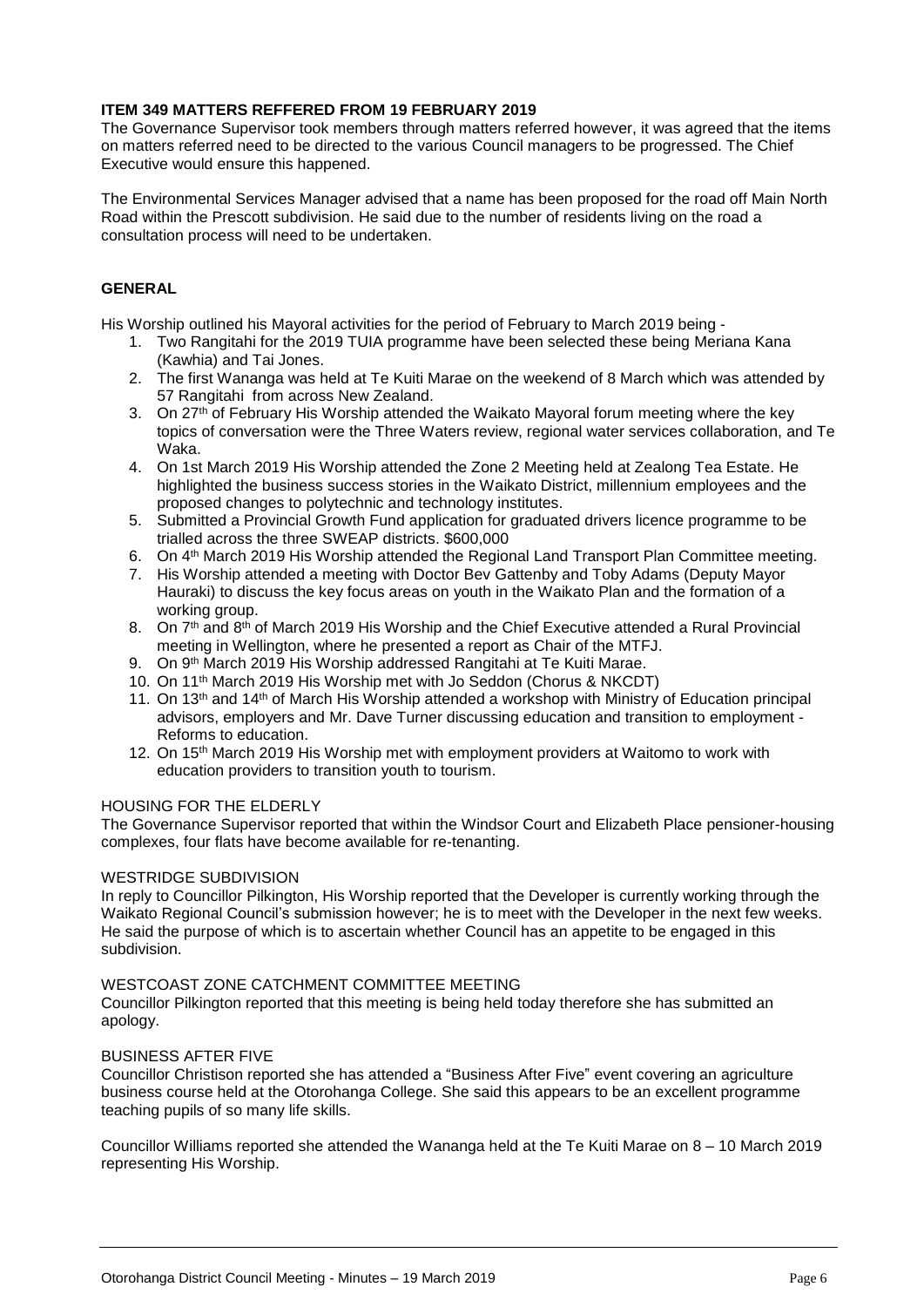Councillor Williams reported she also attended the Sod-turning ceremony to mark the commencement of work of the stop bank walkway.

Councillor Williams reported she also attended a Joint Committee Civil Defence Meeting.

REVIEW OF SYMPOSIUM "HE PIKO HE TAMIWHA" Councillor Klos reported on her attendance on 5 March 2019 at an event organised by Tainui Waka Tourism Inc, whose purpose is "realising the cultural potential of the Waikato."

She said her reason for attending is the focus on The Mighty Waikato, which therefore includes Council's piece of the river from Arohena Landing to south of Ranginui, and the hinterland adjacent to the river.

#### **BUDGET**

Councillor Klos requested that a workshop be held to enable members to give more consideration to Council's budgets. She felt that Council has never had a decent discussion on the proportion of rates between urban and rural.

Councillor Klos referred to a recent article in the Waitomo News that farmers are out of patience with Councils treating them as 'cash cows' with a Federated Farmers survey showing less than 4% believe they get good value for money from their rates.

The Corporate Services Manager informed members that changes can be made to Council's Revenue and Financing Policy however, any change will trigger consultation.

Members were informed that the latest re-valuation of the District will bring about a change in rating between residential and rural properties.

#### **LUNCH ADJOURNMENT**

**Resolved** that Council adjourn for lunch at 12.40pm

#### **His Worship / Councillor Pilkington**

#### **MEETING RE-ADJOURNMENT**

**Resolved** that Council resume the meeting at 1.24pm

#### **His Worship / Councillor Phillips**

#### SPORT WAIKATO ROADSHOW

Councillor McConnell reported on the Sport Waikato Roadshow and advised that this was held on the wrong night clashing with one of the Districts major sporting events. He said Sport Waikato was informed of this prior to the night.

#### THE COMMUNITY BOARD CONFERENCE

Councillor McConnell reported that Otorohanga Community Board member, Neville Gadd and himself will be attending the Community Board Conference in April.

Councillor McConnell informed members that the Otorohanga Community Board has nominated Mrs. Elisabeth Cowan for a 'Community Award' following her 21 years of service in Otorohanga. He said the nomination would go to a committee to make a decision.

#### OTOROHANGA KIWI HOUSE / DEVELOPMENT PLAN

Councillor McConnell queried where the Otorohanga Kiwi House proposed development plan is at.

Councillor Klos reported that she has contacted the General Manager of the Kiwihouse to no avail.

Councillor Pilkington advised that concerns have been raised over the governance restructure of the Kiwi House.

Following further discussion, it was agreed that the Chair of the Otorohanga Zoological Society be requested to make a presentation to both Council and the Otorohanga District Development Board.